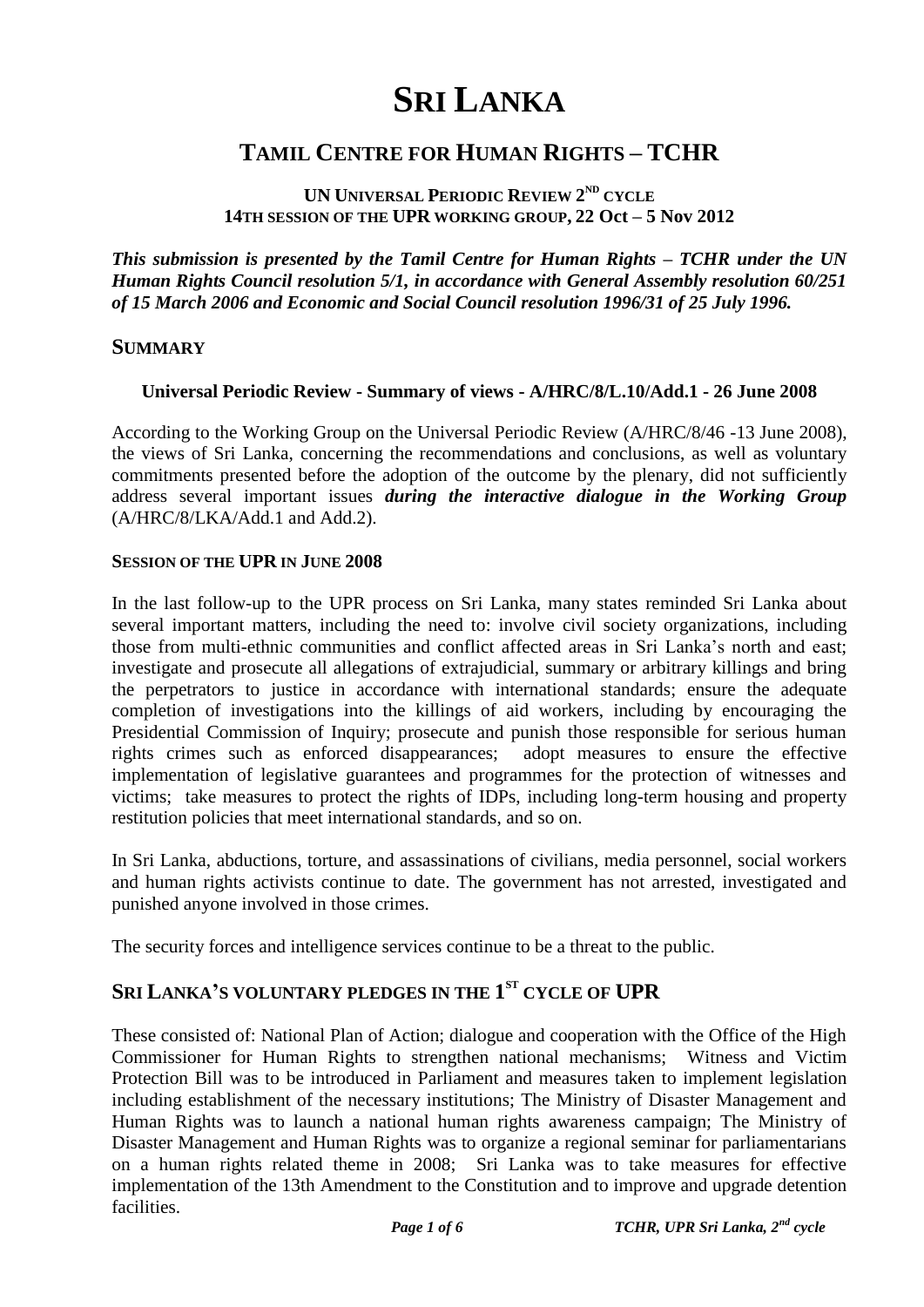- $\rightarrow$  It is to be noted that presently there is no longer a Ministry of Disaster Management and Human Rights in Sri Lanka.
- Even though Sri Lanka speaks about a National action plan, this has not been submitted to Parliament for action. Therefore this is just eyewash for the UPR.

# **Witness and victim protection**

Sri Lanka voluntarily made a pledge in June 2008 to introduce a Witness and Victim Protection Bill in the parliament.

The Sri Lankan Parliament had first considered legislation to protect victims and witnesses, the aptly titled "*[Draft Bill for the Protection of Victims of Crime and Witnesses"](http://www.alrc.net/doc/mainfile.php/documents/435/),* in 2007, and this same legislation was reintroduced in June 2008. Yet over the past three years, little has been done to promote its passage.

Many people who participated in the LLRC and spoken openly about the disappearances, then became targets of the security forces and the intelligence service.

On 20 September 2008, the complainant Mr. S. K. A. S. Nishanta Fernando in a torture case before the Supreme Court was shot and killed by unidentified gunmen.

In November 2010, in Hatton, Devarathnam Yogendra cooperated with the Bribery Commission to catch a police officer who had been accepting bribes. A representative from the Bribery Commission watched as the police officer accepted a bribe, and arrested him on charges of bribery. Later Yogendra was harassed, accused of fabricated offenses, assaulted, and threatened with death as a result of his involvement -- by the Sri Lankan police. Police repeatedly abused the judicial system, filing false charges against Yogendra.

## **13th Amendment to the Constitution**

As per the 13th Amendment, a product of the Indo-Sri Lanka accord of 1987, Colombo agreed to devolve some powers to the provinces. One of the key provisions of the 13th Amendment is that the north and east is merged into one province, subject to a referendum.

Implementation of the 13th Amendment to the Constitution is the trump card that Sri Lanka plays everywhere when national political issues are raised in international forums including the Human Rights Council and the treaty bodies. President Mahinda Rajapaksa who promised to go beyond the 13th Amendment said a few months back, that the *Parliamentary Select Committee (PSC)*  would now have to suggest a solution. This is like earlier governments not finding any solution to the island"s long bloody conflict. The present government, with over a two-thirds majority and a President with executive powers is failing to implement the 13th Amendment to the Constitution.

## **Secret detention and detainees**

According to statistics collected by TCHR, more than 60,000 persons were imprisoned for political reasons. There is no central registry in Sri Lanka and many arrested persons have been reported missing.

Tamil women prisoners undergo physical and mental torture by the guards and some are victims of sexual violence perpetrated on them by the male guards. Since May 2009 the surrendered women combatants and civilians have been facing sexual violence.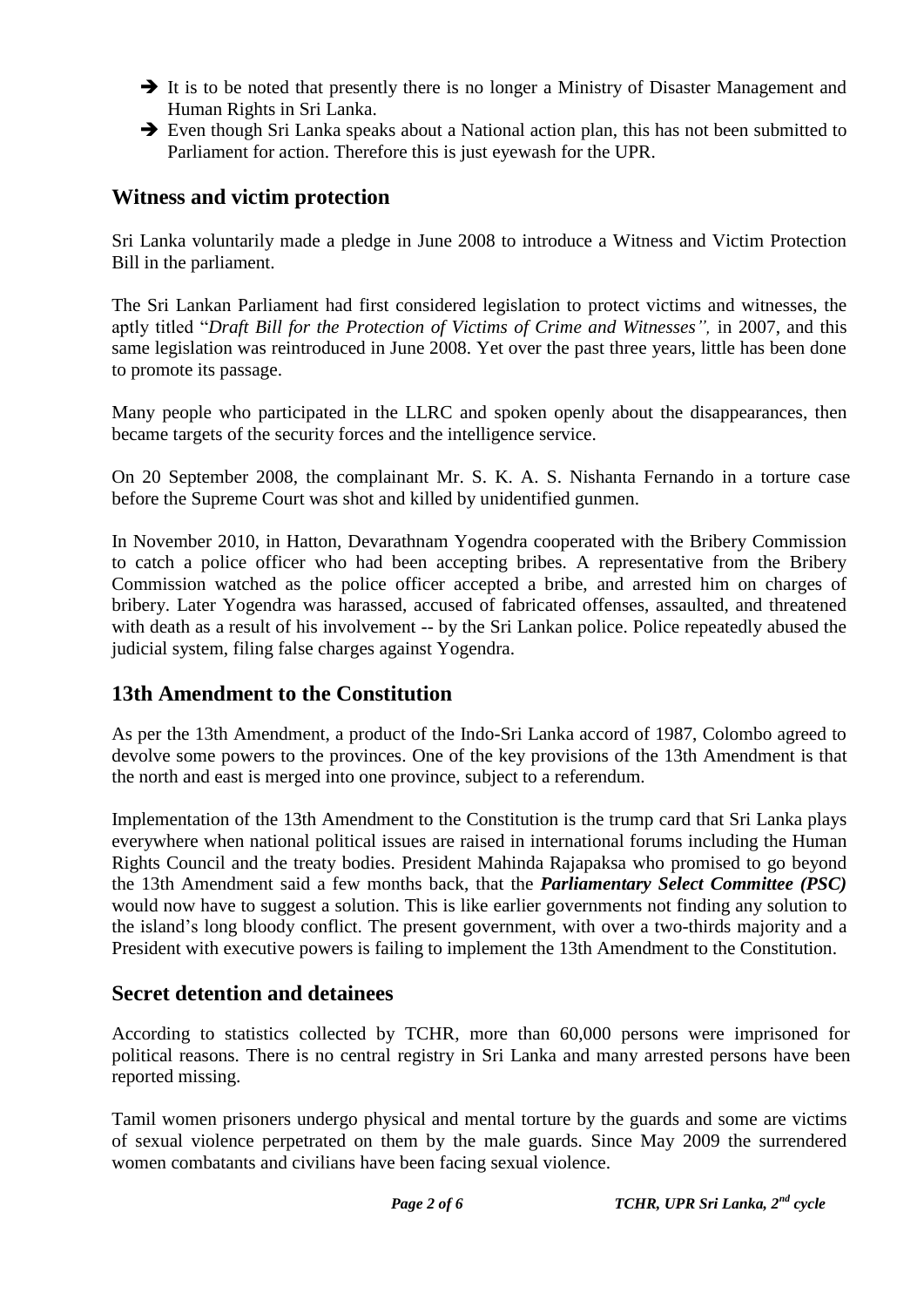Sri Lanka refuses to inform family members about the whereabouts of the hundreds of detainees who surrendered to military personnel at the end of the war. According to many reliable sources, thousands of civilians and combatants who surrendered to the Sri Lanka security forces are believed to have been killed and others are in secret and incommunicado detention centres in thick forest areas.

The ICRC is not permitted to visit any of these detention camps which have been under full surveillance of the Sri Lankan security forces and affiliated paramilitary groups since May 2009.

TCHR meetings with a few released detainees from Sri Lankan detention centres have established that there are secret detention centres managed by the Sri Lankan intelligence service, paramilitary group Tamil Eelam Makkal Viduthalai Pullikal known as Karuna group and EPDP Douglas Devananda.

Karuna and Douglas Devananda are cabinet ministers in the Sri Lanka government.

#### **TORTURE**

*The Government does not condone torture or extra-judicial executions under any circumstances and refutes any implicit suggestion that it has been complicit in torture or extra-judicial executions. (A/HRC/8/46 /Add.1 25 August 2008)*

All the reports of the Special rapporteur on Torture detail the fact that torture has been systematically carried out in Sri Lanka for many years.

There is ample evidence of widespread, persistent and serious torture using iron bars, wooden batons and various torture tools. These cruel and inhumane acts are violations of CAT, ICCPR and UDHR.

**Sri Lanka has not signed the** *Optional Protocol to the Convention against Torture and Other Cruel, Inhuman or Degrading Treatment or Punishment*

## **Enforced disappearances**

Enforced disappearances is a campaign by the security forces and paramilitaries against anyone opposing the politics of the government. Sri Lanka has the highest number of disappearances and is the world's worst perpetrator of enforced disappearances. This constitutes a crime against humanity. Those who are causing most of the disappearances come in unmarked vehicles (often the notorious "white vans") and act with total impunity. Sometimes, victims have been arrested for questioning and subsequently disappeared.

Many reports of Presidential Commissions that have inquired into the evidence of disappearances have not been published. Furthermore no action has been taken on their recommendations.

**Enforced disappearances in Sri Lanka:** Out of the total number of disappeared; approximately *15% to 20% of victims were children* below the age of 18.

**Sri Lanka has not signed the** *International Convention for the Protection of All Persons from Enforced Disappearance.*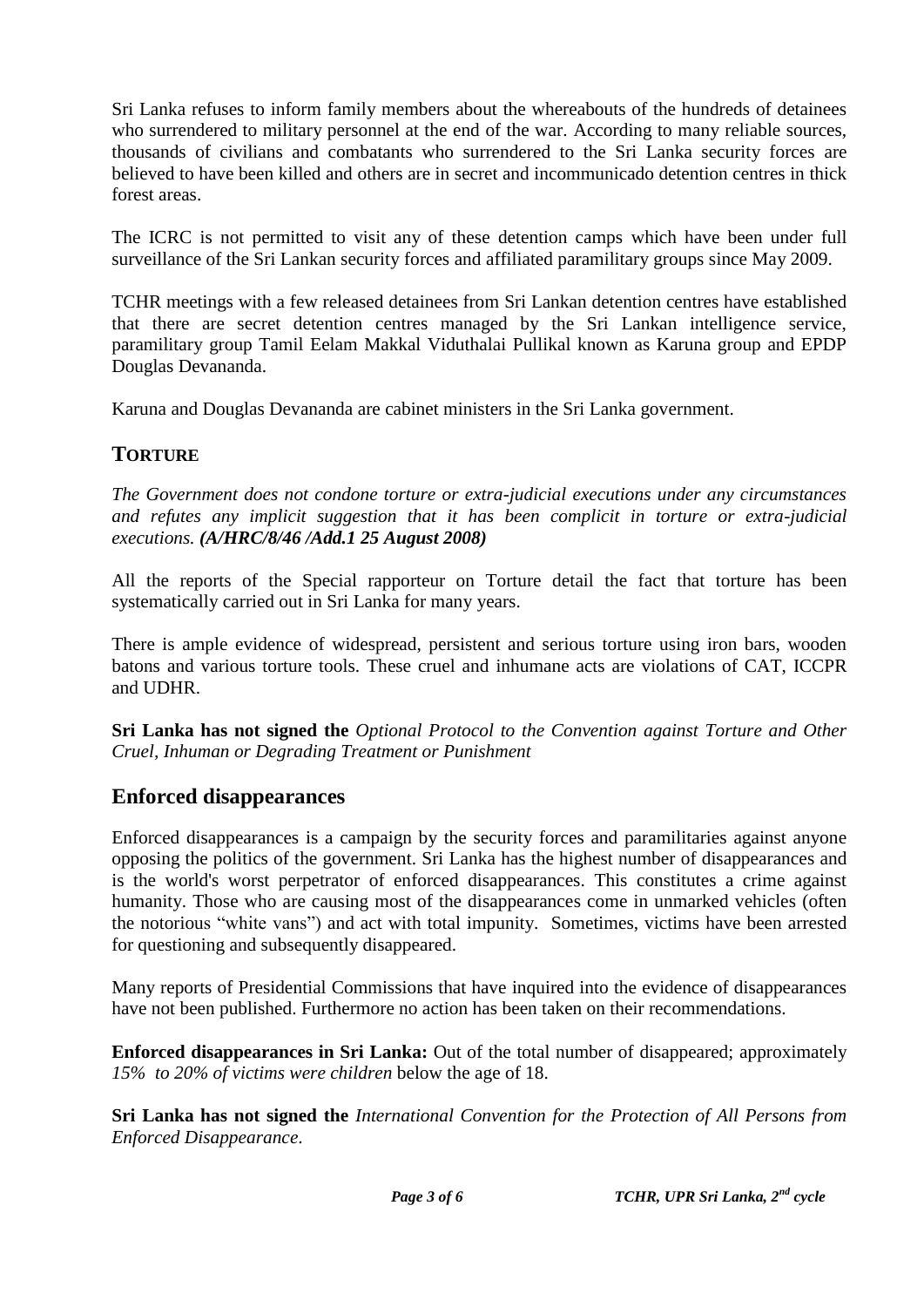# **Unaccounted**

Before the bloody war came to an end in May 2009, the Government banned all independent and international media from entering the war zone, and forced the UN and other international humanitarian organizations to leave the conflict areas. Then they began systematically killing civilians, journalists, human rights activists and humanitarian workers. This was done to prevent the truth coming out of the war torn areas.

The Bishop of the Mannar Catholic Diocese, Rt. Rev. Dr. Rayappu Joseph, said in his submission to the Lessons Learnt and Reconciliation Commission that, according to the Government Secretariats, the population in the Vanni region (Northern part of Sri Lanka) in early October 2008 was 429,059. The total number of people, however, who emerged from the Vanni into government-controlled areas since then, according to UN OCHA 2009 statistics, is estimated to be 282,380; this means that over 146,679 people in the Vanni are not accounted for post-war.

In the North-East there are over 90,000 war widows and more than 50,000 of them are below the age of 35. They receive no help from the Government.

**Sri Lanka has not signed the** *Second Optional Protocol to the International Covenant on Civil and Political Rights, aiming at the abolition of the death penalty.*

# **Freedom of opinion and expression**

On 8 January 2009, Mr. Lasantha Wickrematunga, chief editor of the Sunday Leader was assassinated by unknown gunmen.

On 6 November 2009, the Special Rapporteur, together with the Special Rapporteur on extrajudicial, summary or arbitrary executions, and the Special Rapporteur on the situation of Human rights defenders sent an urgent appeal to the Government regarding the situation of Ms. Frederica Jansz and staff members of the Sunday Leader which often reports on cases of alleged corruption and abuse of authority in Sri Lanka. Ms. Jansz is the Editor-in-chief of the Sunday Leader.

On the morning of 6 January 2009, several unidentified individuals raided the Sirasa TV in Pannipitiya in Colombo, armed with metal bars, rifles and pistols. The attackers destroyed the room with explosives, causing damage to broadcasting equipment.

On 8 March 2010, the Government of Sri Lanka was planning to arrest Mr. Weliamuna, the head of Transparency International"s Sri Lanka office, in connection with the alleged misuse of funds. It was a State media campaign against the organisation.

Threats, harassment, intimidation, vilification and incitement against human rights defenders who are engaged with the UN Human Rights Council sessions have been systematic. Especially *Dr. Pakiasothy Saravanamuttu, Ms. Nimalka Fernando, Ms. Sunila Abeysekera and Mr. Sunanda Deshapriya,* who were particularly targeted for their support of the US resolution against Sri Lanka in the  $19<sup>th</sup>$  session of the Human Rights Council.

TCHR General Secretary and many other activists who attend the Human rights council became victims of the smear campaign by the government of Sri Lanka and their media.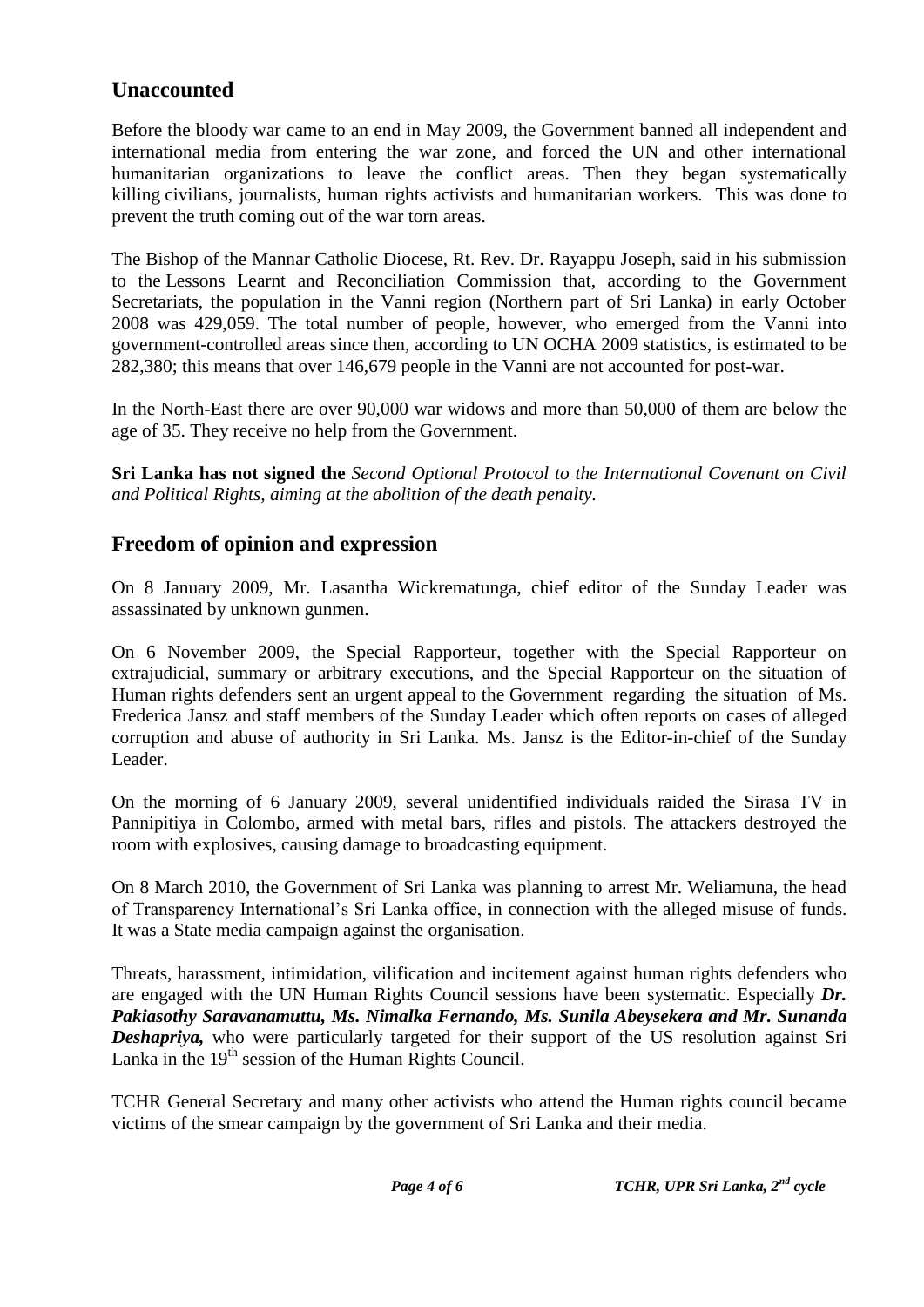# **Impunity**

TCHR is gravely concerned about the prevailing climate of impunity in Sri Lanka, reported by human rights organisation, activists and other civil society actors, over many years. The Sri Lanka government has systematically failed to investigate the security personnel and the paramilitary groups, even though there is strong supporting evidence of torture and other violations.

The staff of the Attorney General"s office have become the spokespersons of the Ministry of Defence and justify the violations carried out by the Security personnel. There is no independent monitoring mechanism available in Sri Lanka.

Violence against women, sexual harassment, rape, especially of Tamil women continues with impunity.

The Karuna group and EPDP members are responsible for many abductions in Amparai, Batticaloa Trincomalee, Vavuniya, Vanni, Mannar and Jaffna.

# **Independent Group of Eminent Persons (IIGEP)**

The Independent Group of Eminent Persons – IIGEP was established by the Government of Sri Lanka in February 2007. The IIGEP was intended to oversee the Presidential Commission of Inquiry (CoI), appointed to inquire into 16 cases of gross human rights violations, and headed by India's former chief justice P. N. Bhagwathi. It issued three public statements raising serious concerns about the conduct of the premier prosecution body:

- $\rightarrow$  Their suggestions had been ignored or rejected by the government, whose correspondence with them was "characterised by a lack of respect and civility".
- $\rightarrow$  The government probe into abuses did not meet even basic minimum standards and the Presidential Commission"s Public Inquiry Process fell short of International norms and standards.
- $\rightarrow$  There was a "lack of political and institutional will to investigate and inquire into the cases before the (government) commission,"

On 6 March 2008, the IIGEP announced that they were quitting Sri Lanka, accusing the government of failing to tackle the issue - Sri Lankan authorities did not meet even the basic minimum standards in probing serious abuses.

## **Indian fishermen killed by Sri Lanka Navy**

For a long time, Indian fishermen from nearby Tamil Nadu have been killed in the Palk Straits in a brutal manner by the Sri Lankan Navy. Many fishermen and their boats were taken into custody by Sri Lankan naval personnel whenever they fish near the International Maritime Boundary Line (IMBL). It has become a regular practice of the Sri Lankan navy to throw fishermen into the sea, if they refuse to part with their fish catch.

According to Civil Society sources in India, over 550 fishermen were killed in the last 30 years.

#### *Brief summary of fishermen and boats apprehended by the Sri Lanka Navy.*

- 2009 127 fishermen with 32 boats were apprehended;
- 2010 34 fishermen with 4 boats were apprehended
- 2011 164 Indian fishermen with 31 boats were apprehended.
- 2012 19 March *(upto),* 107 fishermen with 20 boats were apprehended.